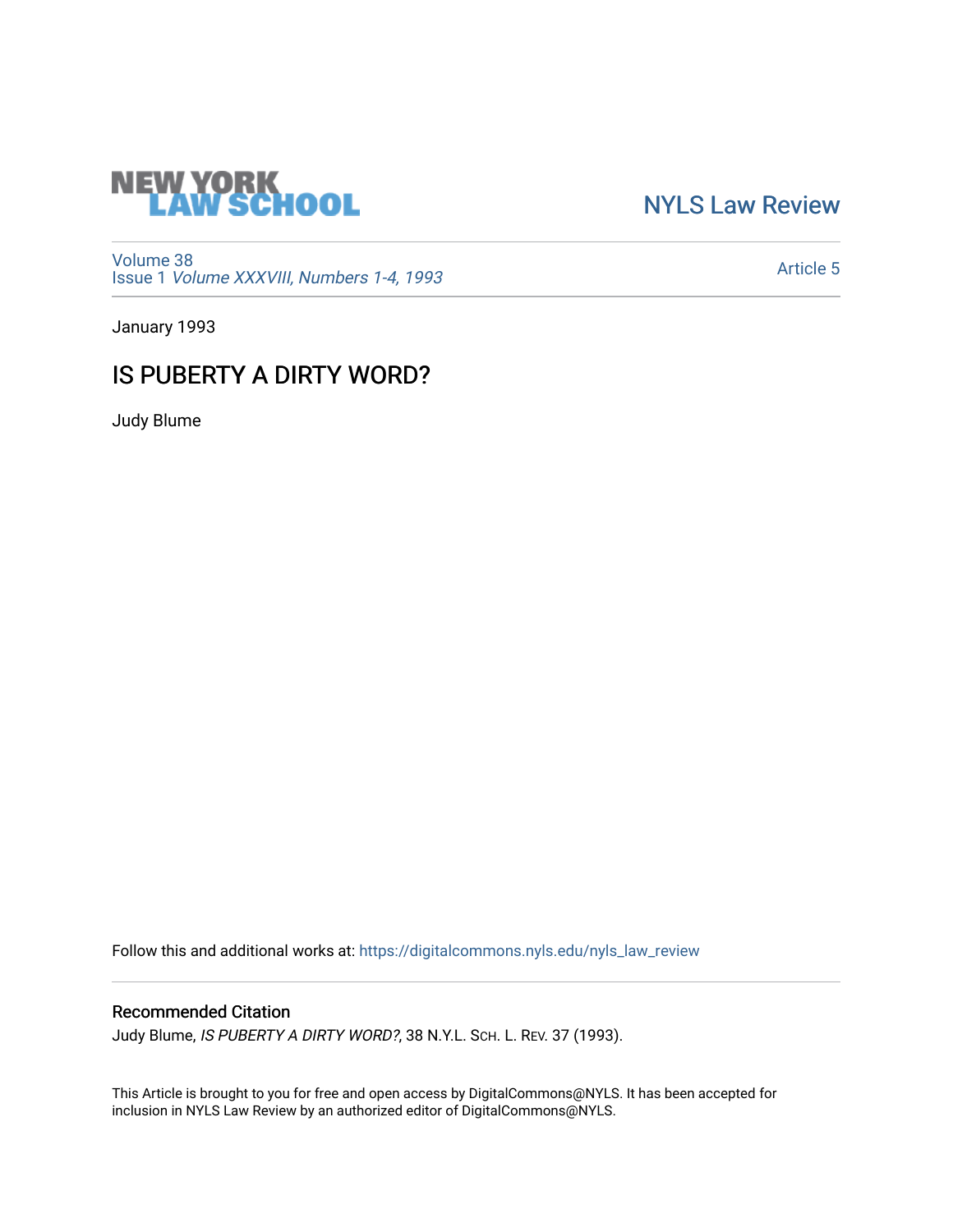### IS PUBERTY A DIRTY WORD?\*

#### **JUDY BLUME\*\***

Well, there's good news and bad news when it comes to censorship today. But since there's a lot more bad news, I'll start with that. Actually, censorship due to sexuality isn't a new idea. **I** first met up with it in 1948 when I was ten and my mother was reading John O'Hara's *A Rage to Live* and she said to me, "Don't you ever look in that book and especially not page **206."**

**Of** course, from then on my goal in life was to read *that* book. So **imagine** my delight when **I** was a junior in high school and O'Hara's name came up on my reading list. **Off I** went to the public library in Elizabeth, New Jersey, only **to** be told **by** the librarian that *that* book was kept in a locked closet. And I couldn't take it out without written permission from my parents. I was angry. Really angry! I felt that my rights had been abused.

That night I phoned my aunt, an elementary school principal, and told her what had happened. An hour later she appeared at our door with her copy of *A Rage to Live* in hand. I stayed up half the night reading. It was a good book. **A** good story. I couldn't see what all the fuss had been about. And instead of turning into a nymphomaniac-which, I guess, is what worried my mother-I went on to read everything O'Hara wrote.

In fairness **to** my mother, I must tell you that was the first and last time she ever told me I couldn't read a book. And it was browsing in our bookshelves at home at ages twelve and thirteen that I discovered **J.D.** Salinger's *The Catcher in the Rye;* Saul Bellow's *The Adventures of Augie March;* and Ayn Rand's *The Fountainhead.* **I** loved those books! **I** may not have understood everything in them, but it was that love of books that made me want to write.

If I had been allowed to read *A Rage to Live* at ten, I wouldn't have been interested. I'd have put it down after two pages. Children are their own best censors (in the best sense of that phrase). Anyway, what's the worst thing that can happen if a kid reads a book that you, as an adult, would rather she didn't read now? Maybe some questions. And I think the fear of answering those questions is enough to turn some adults into book banners.

I'm here today to represent the kids-because it's their books that are most frequently challenged and sometimes banned in libraries and

<sup>\*\*</sup> Award-winning children's author.



<sup>\*</sup> © Copyright **by** Judy Blume **1993. Not** to be reprinted without permission **of** author. **This article** was adapted from a **speech** given at The **Sex Panic: A** Conference on Women, Censorship, **and** "Pornography," **May 7-8, 1993.**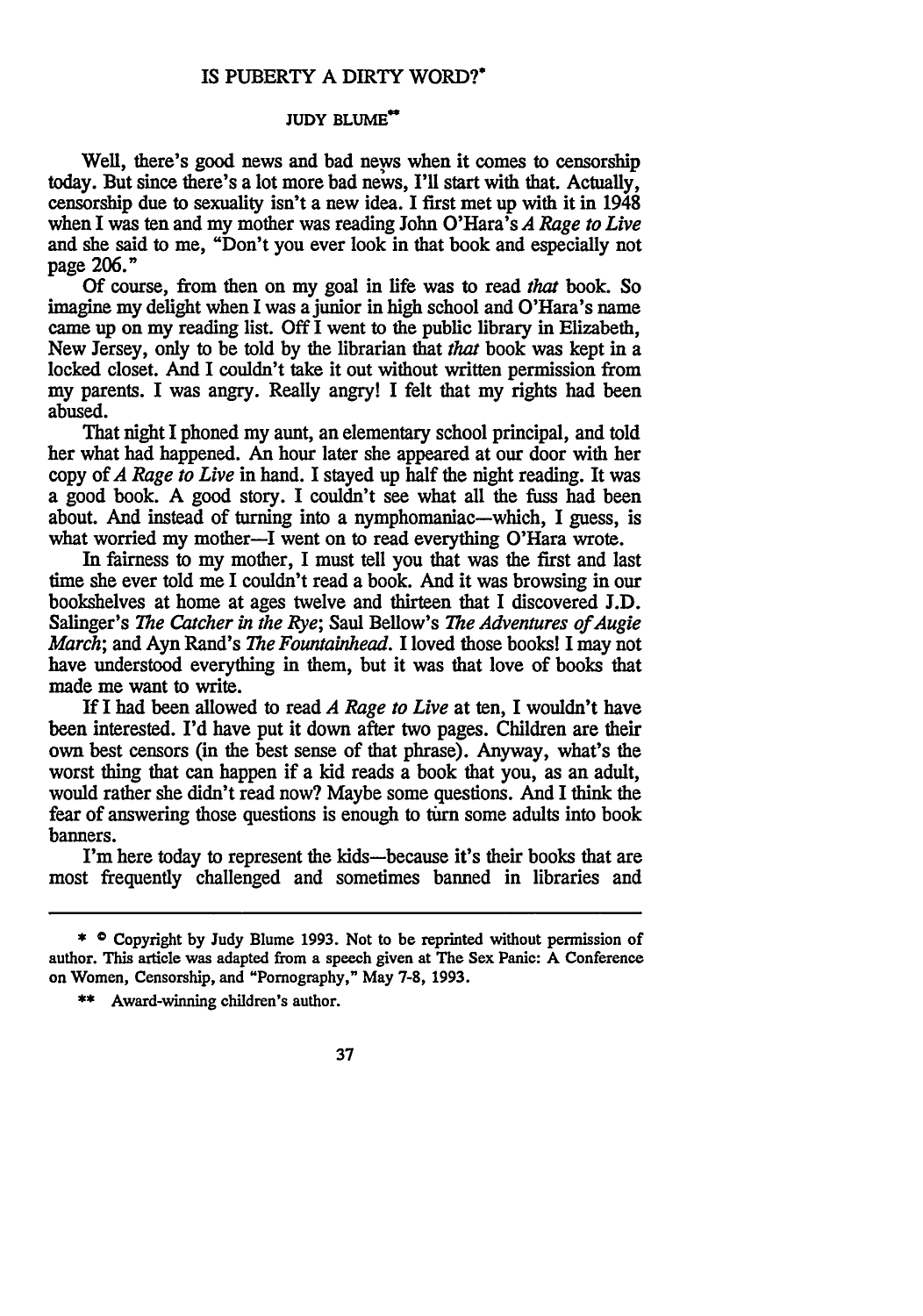classrooms across the country. And I come for my friends Bob Cormier and the late Norma Klein, whose books are also banned, along with Madeline L'Engle's, accused, **by** the censors of teaching "New Age" philosophy. **I** guarantee that when Madeline wrote *A Wrinkle in* **Time** she never heard of "New Age" philosophy.

I've lost track of how many incidents there have been involving my books since 1980-hundreds, probably thousands. And the reasons given are always the same: language, sexuality (which means anything having to do with puberty) and something called "lack of moral tone," which I **think** means, evil sometimes goes unpunished, or, you don't hit the reader over the head with a message.

When **I** began **to** write, twenty-something years ago, I was so naive I didn't even know I was being controversial. I wrote *Are You There God? It's Me, Margaret.* out of my own sixth-grade experiences. Yes, for a year in my life I was obsessed **by** the idea of menstruation and breast development ("I must, **I** must, **I** must increase my bust"). And yes, I had a very special relationship with God that had nothing to do with organized religion.

In the **fall** of **1970** when *Margaret* was published, **I** gave three copies **to** my children's elementary school library, but the books never reached the shelves. The male principal decided on his own that they were inappropriate for elementary school readers because of the discussion of **menstruation...** never mind that many fifth and sixth grade girls already had their periods.

Then one night the phone rang and a woman asked if I was the one who had written *that* book. I was flattered. When I replied that I had, she called me a *Communist* and hung up. **I** still don't know if she equated communism with menstruation or religion.

Over the next ten years there were some isolated complaints, but nothing to grow anxious about. In fact, if you heard Molly Ivins last night, we even had some fun with it back then. There was the young librarian who was told **by** the male principal at her school that *Deenie* was unsuitable for young readers because in the book Deenie masturbates. *It would be different* **if** *it was about a boy,* he'd said. Well, she and I had a long talk, and **I** told her that I wrote those scenes right out of my own childhood experiences-that at twelve my friends and I talked about our "special places" and "getting that good feeling" although none of us had ever heard the word masturbation. She listened, wide-eyed, and then she said, "Could I tell my principal that Judy Blume masturbated when she was twelve?" **I** said, "Sure, why not?" I've always wondered if *Deenie* made it back to the shelf or if all my other books were quickly whisked away.

But in **1980,** everything changed. The censors crawled out of the woodwork, seemingly overnight, organized and determined. Not only would they decide what *their* children could read but what *all* children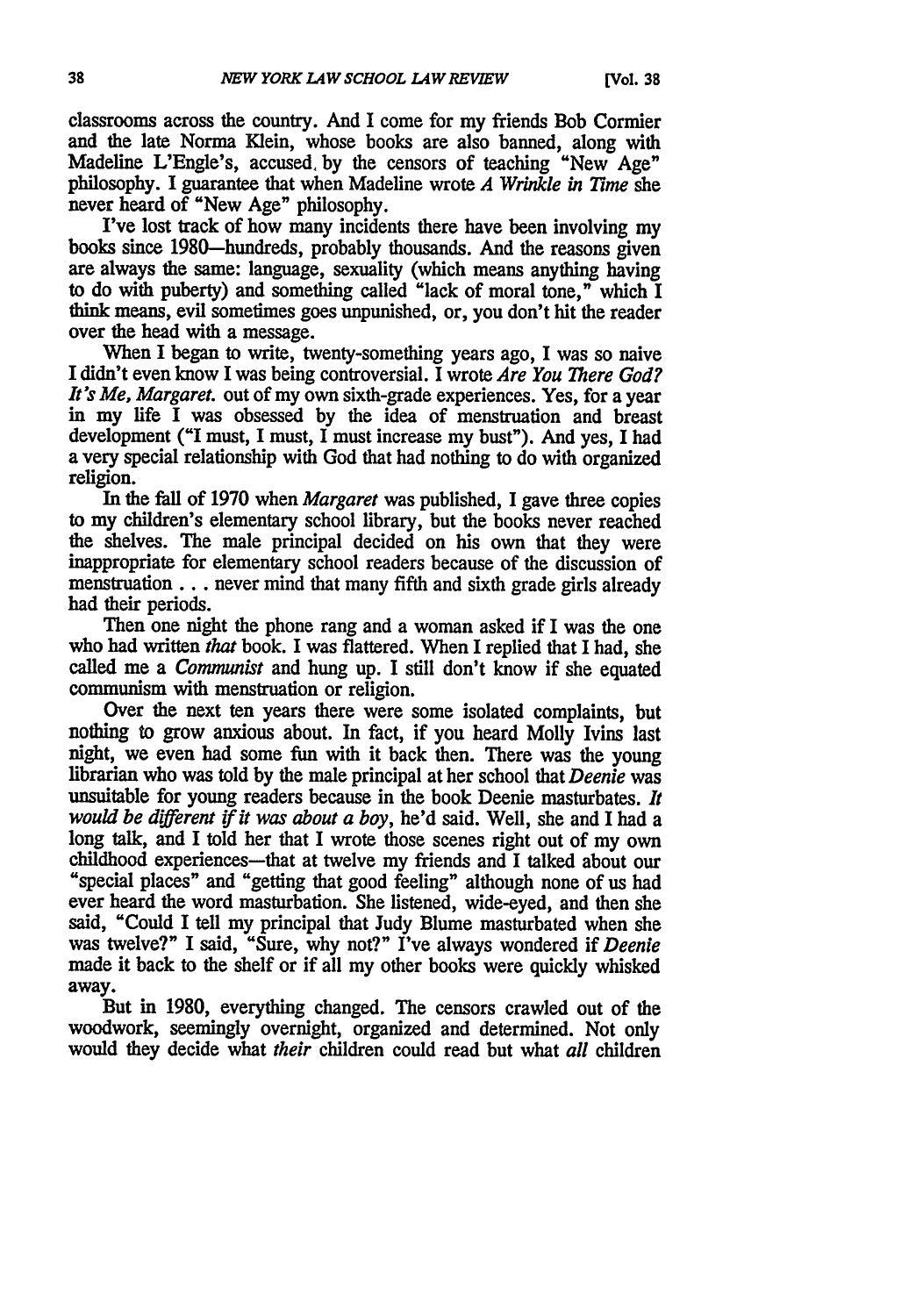could read. Thanks to Jerry Falwell and his Moral Majority I went from being called a "Communist" to being labeled a "Secular Humanist."

Challenges to my books then went like this: **A** mother in Montana, running a school book fair, wrote to my paperback publisher saying, Do not send us any more Judy Blume books. They are damaging to little girls because in **them...**

**1.** Children **lie...** sometimes to their parents.

2. Children question parents and teachers.

**3.** They promote women's **lib.**

From another letter: Judy Blume books promote *contraception, abortion, and masturbation!* When I told this to a friend he said, "God, Judy... if only you could convince them to let the kids masturbate, they wouldn't have to worry so much about the other two!"

In Hanover, Pennsylvania, an elementary school librarian was directed by her principal to review all my books, looking for:

- 1. Offensive language
- 2. Pervasive vulgarity
- **3.** Sexual content

4. Psychological or intellectual inappropriateness for the age group. She didn't find any of the above, but the Board of Education decided the books should be on a restricted shelf. Now young readers needed parental permission (in writing) to check them out. Shades of Elizabeth, New Jersey, 1955.

What message does this send to the kids? *There's something in these books we don't want you to know about-something we don't want to talk about.* Students who have read the books are skeptical about adults who are so threatened by them. One girl wrote to me about *Deenie:* if there is something bad in this book, could you explain it to me-because I don't know what it is!

Those who would choose censorship as an option say they are protecting children from the evils of this world-at least the sexual evils. But I believe censorship grows out of fear. Fear on the part of adults who can't talk with their children about sensitive issues and sexuality is certainly one of those issues-adults who are afraid of ideas different from their own. Those who are most active in trying to ban books, as we know from attending this conference, are from the religious right. But because fear is contagious, other parents who are unsure about themselves and their relationships with their children are easily swayed **by** them. Book banning satisfies their need to feel in control of their children's lives. And censors are suspicious folks. If kids like it, it must be dangerous! *Undermining parental authority* has become a common complaint.

While the censors are busy counting swear words in my books, I'm getting letters like this one from a thirteen-year-old girl: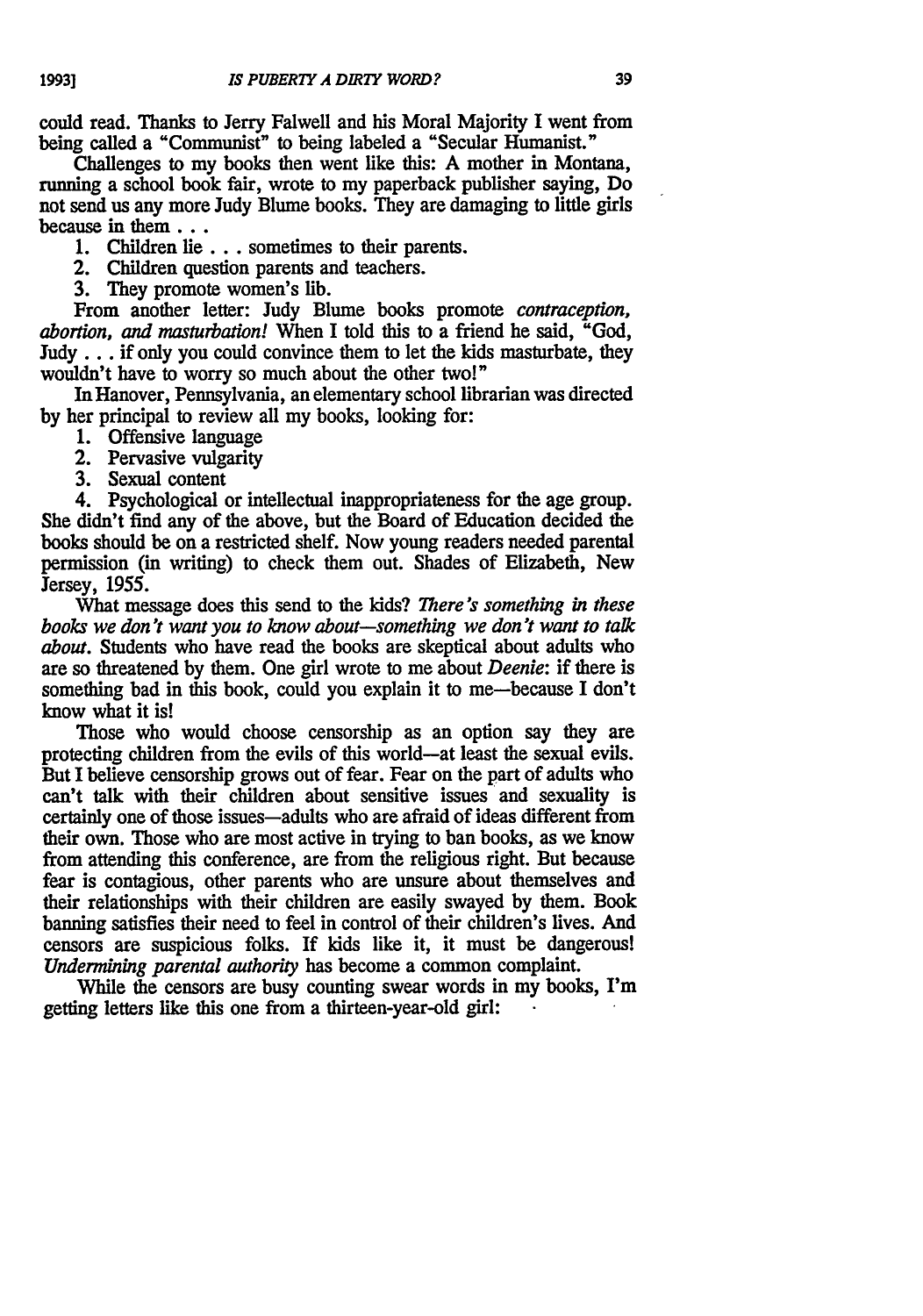#### Dear Judy,

**My** mom never talks about the things young girls think most about. She doesn't know how I feel. I don't know where **I** stand in the world. I don't know who I am. That's why I read, to find myself.

And this letter, from a twelve-year-old:

#### Dear Judy,

Well, my mother finally decided to have the talk with me, but I knew about that subject long before my mother told me. When she was telling me, she kept asking me if I had ever heard anything about it, and I kept saying *No* as if I had never heard a word. But you know how it is, everyone picks up everything on the streets. My mother wasn't the first one to tell me. Actually she was the last.

There are some parents who believe if their children don't read about it, they won't know about it. And if they don't know about it, they won't do it. It won't even happen to them! But I have news for them-their kids are going to experience puberty anyway. They are going to menstruate, have wet dreams, maybe even masturbate. But they probably aren't going to feel very good about themselves.

A grown woman wrote:

**My** periods began just before my twelfth birthday, before any of my friends started. And for six months I suffered untold agonies that I was dying. I hid the evidence for fear it was something bad I had done. If your books had been around then, I would have been spared all that. Except, of course, my mother probably would not have let me read them. I have two daughters, ages eight and eleven, and I promised myself that I won't make the mistakes my own mother made with me. But because of my sheltered upbringing, I still don't know what is normal and what is not, and I am a forty-one-year-old adult.

While the censors are saying, we want to keep our kids innocent as long as we possibly can, I am hearing from kids like this:

#### Dear Judy,

I read your book *Deenie.* You wouldn't believe how happy I was to know that I am not the only person to do what Deenie does (masturbate). Since you are the only person who has mentioned anything about this, could you please answer my questions.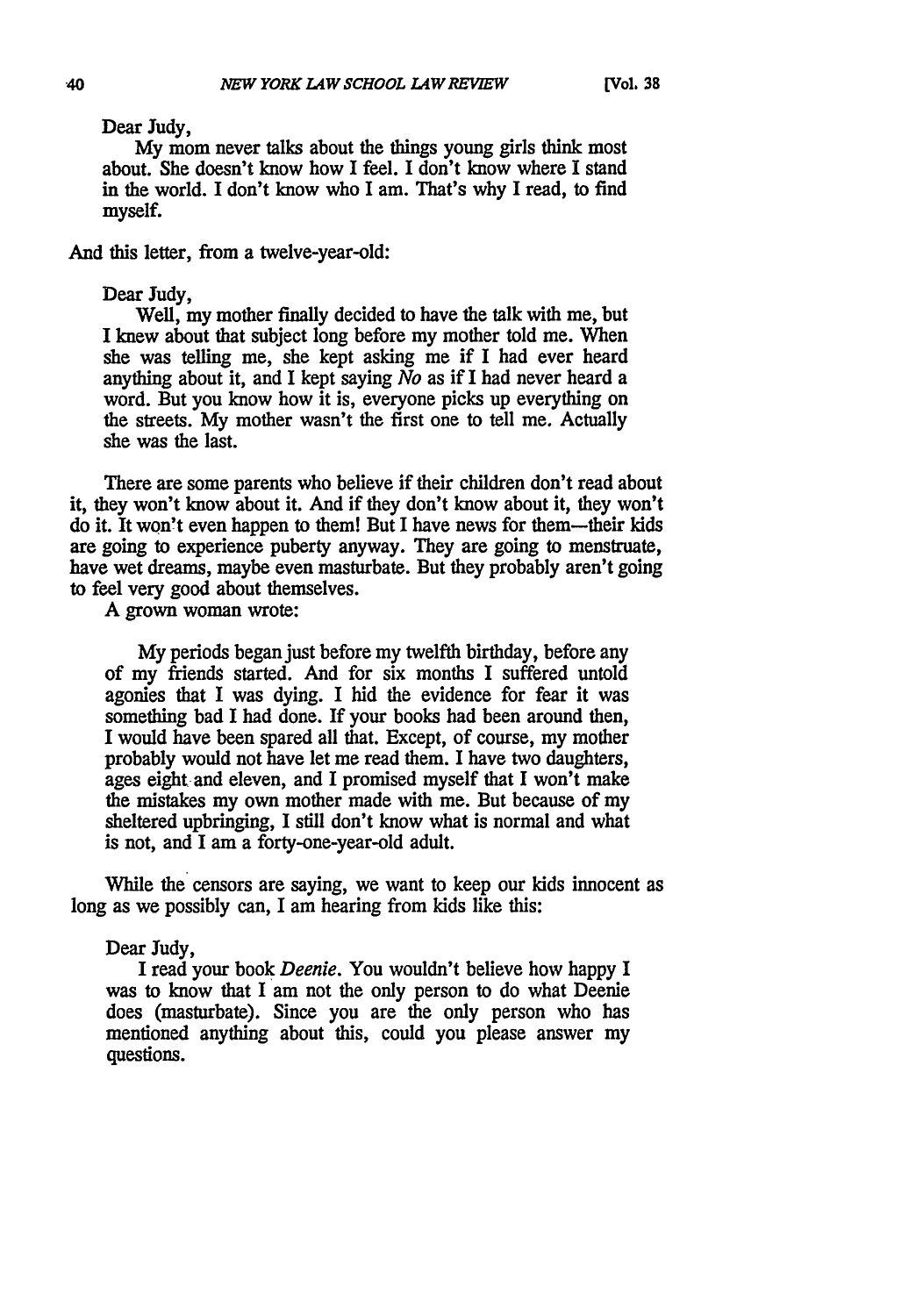- **1.** How did you find out about this?
- 2. Is it a kind of disease?
- **3.** How did **I** know to start doing this?
- 4. Am **I** weird?
- *5.* How many other letters have you received saying people do this, if any?
- **6.** Approximately how many people do this?
- **7.** Is what **I** do going **to** harm my insides, like **by** not letting me have babies?
- **8.** Am **I a** fag?

Masturbation is the ultimate taboo in kids' books. Far more than intercourse. But you haven't really talked *masturbation* until you've talked it on T.V. with Pat Buchanan. I had the experience of being on *Cross Fire* when he was one of the hosts. He admitted that he'd never actually read any of my books, yet he sat there quoting highlighted passages out of context. Finally, I said to him, "Mr. Buchanan, are you hung up on masturbation or what?"

I don't have to tell you how destructive this climate of fear is. We have the language police, we have the sex police, we have adults so busy worrying about other people corrupting their children (or children in general) there is very little time left for helping kids learn to make careful decisions, to take responsibility for their own actions, to be tolerant and compassionate human beings, to think for themselves.

While the censors are looking for obscene passages in my books and others, I'm hearing from kids like this:

Dear Judy,

I just graduated from eighth grade, and I need an adult's advice. I need to contact someone, but I don't have the courage. I have a problem, which concerns my father and myself. It started when I was in fourth or fifth grade and it still continues. It is incest. I feel tremendously guilty, like I led him on. People tell me I'm very pretty. I feel that I am the cause of my father's behavior. After a recent incident with him, I felt so suicidal and such emptiness and such confusion. I felt like I didn't deserve anything good to happen to me ever. I didn't eat much. I would only talk if I had **to.** I wished myself dead. I tried to **fall** down the stairs. I tried to inflict pain on myself. I'd bite myself, scratch myself, make myself sick, wishing someone, primarily teachers, would ask me if something was wrong. For an English assignment I wrote on child abuse and I included a poem I wrote, but no one came to me. At the end of eighth grade, I figured out for sure that none of that silent pleading or leaving signs would help. When my homeroom teacher signed my autograph book,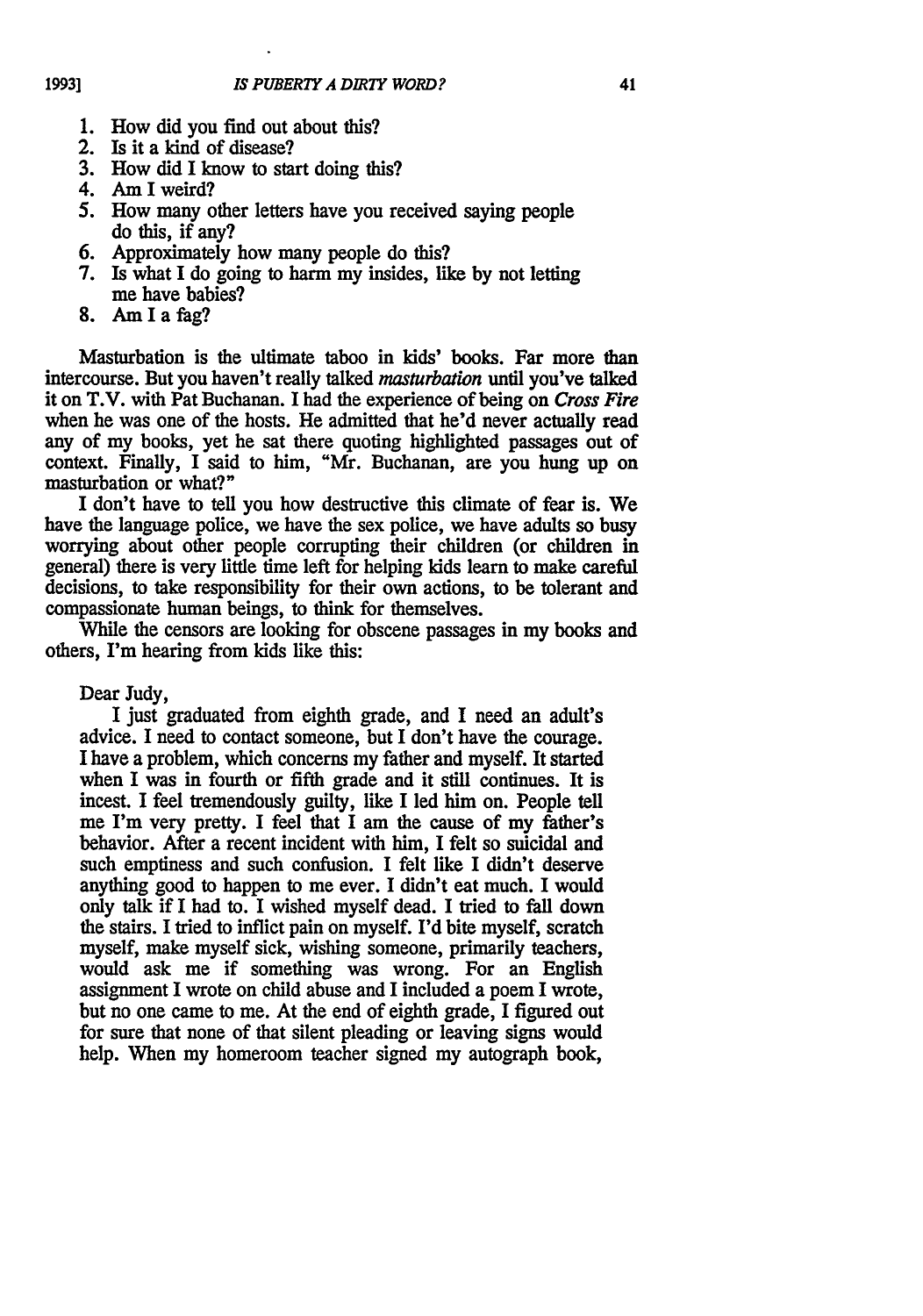she wrote, "to the most laid back person I ever met." **By** not having courage I lost my chance.

And **by** not having courage we all lose our chances.

I've been corresponding for years with a young woman **I'll** call Brenda, who was repeatedly raped **by** her brother. Finally, when she was almost thirteen, she told her best friend, who told *her* mother, and then that mother told Brenda's parents.

Brenda wrote:

But my parents didn't do anything. It's like they don't even care. They ignore the fact that it ever happened. I think my mom blames me because after she found out she changed. She got mad at me easier. She would let my other brothers beat up on me and say I deserved it. **I** feel so alone and afraid. I'm really depressed right now. I don't know if I'm suicidal or not, but I've been thinking about it a lot. Sometimes **I** go to sleep wishing tomorrow would never come. **I** have terrible nightmares. I'm self-conscious and worried about my appearance. I hate food. Yesterday was the first I've eaten in two days. I can't sleep at night. **I** sit on my bed or at my desk and **think,** or **I** write or I draw until it gets light out. I need help. Would you help me to understand incest better because I've blocked a lot of it out. Is it normal to block out painful memories?

This young woman is from a religious Christian fundamentalist family. Her parents took her out of public school and kept her at home because they didn't want her exposed to ideas different from their own. But since both her parents worked she felt isolated, which added to her depression. Her only solace came from a young librarian at the public library, six.miles away, where Brenda walked every day. Where she finally looked up the word *incest.* But after the librarian moved away, Brenda began to hurt herself in order to take away the emotional pain.

Her mother blames *Satan,* and Pat Robertson might agree. Catharine MacKinnon might blame pornography, an equally simplistic answer. Find a scapegoat-that way you don't have to take responsibility.

Yes, the cost of fear is high. And this fear is causing a domino effect. The censors are watching and threatening. The school administrators don't want any trouble. The teachers and librarians are often put under pressure not to purchase controversial books in the first place. The publishers are in business to sell as many copies as they can. Word goes out to the editor **...** When I began to write, I didn't know if anyone would publish my

books, but I wasn't afraid to write them. I was lucky. I found an editor and publisher who were willing to take a chance. They encouraged me.